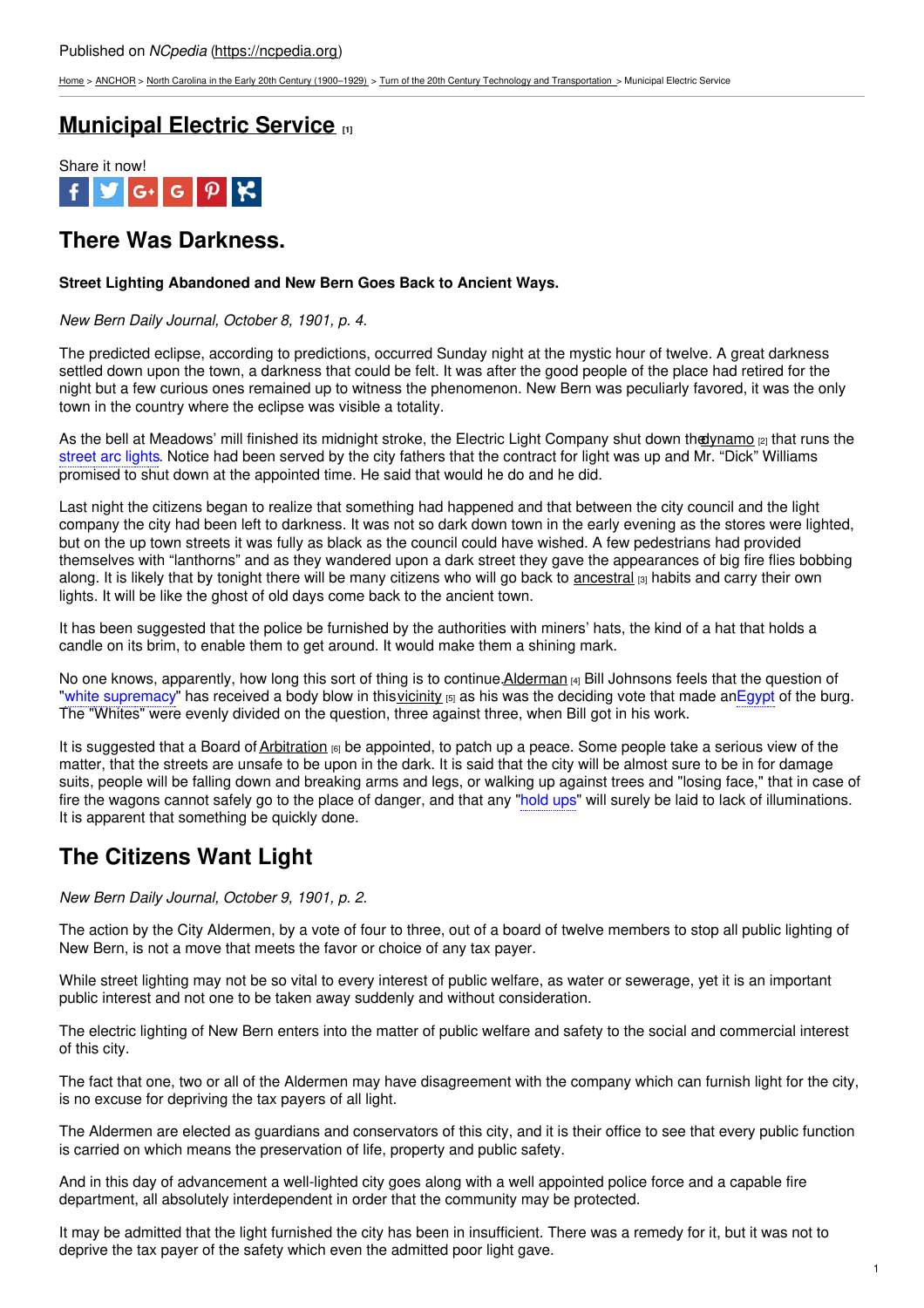The failure to carry a bond election for a light plant, is admitted by the aldermen to be their fault.

There was no public knowledge of the election given, nor an argument advanced or reason given for voting any bonds.

But that has nothing to do with the present situation of darkness throughout the public streets at night. It is the business and office of the aldermen that the city should not remain in darkness, and each night that this condition exists the safety of this community and people is threatened, and lives and property are at hazard.

# **City Aldermen**

## **Special Meeting to Determine Question: Electric Light.**

*New Bern Daily Journal, October 11, 1901, p. 4.*

A special meeting of the Aldermen was held last night on the matter of lights....

The following resolutions were presented, read and adopted:

Whereas the Board of Aldermen of the City of New Bern are informed that many citizens of New Bern were not advised of the time or purpose of the holdings of recent elections upon the question of issuing Bonds for the purchase or erection of an Electric Light System in the city, and that many citizens favorable to such purchase would have attended said elections and have voted therefore but for their lack of information as to the holding of said Election.

And whereas it is the sense of the Board that the will of the people shall be freely obtained and their wishes obeyed with reference to furnishing the city with a complete and perfect system of Electric Lights at the least possible expense and cost, in order that proper lights if so desired shall be furnished the city and this question fully settled and determined by the inhabitants of this city, and in order that no citizen shall remain in ignorance of the importance of this question, but that the same shall be by them finally decided at the polls.

Now therefore be it Resolved, That another election shall be called for the purpose of submitting this question to the qualified voters of the City for their settlement.

Be it further Resolved, That a committee of this Body to be appointed by the Mayor, shall cause proper and sufficient notice from time to time to be published pending said Election and shall otherwise present to the public in a proper and sufficient manner all data concerning all items of cost and expense to the City of operating and conducting an Electric Light System under municipal ownership, and otherwise [intelligibly](https://ncpedia.org/glossary/intelligibe)  $\eta$  and frequently present the same to the public for its consideration.

Be it Further Resolved, That the City Attorney is instructed to prepare a proper ordinance for passage by this Board calling said election to be held in the shortest possible time allowed by law:-

And in order that the full expression of opinion for the voters of the City may be legally obtained, Be it Resolved that an entire new registration be ordered for said elections.

## **Darkness in New Bern**

## **From** *Charlotte Observer***, Oct. 11**

## *New Bern Daily Journal, 12 October 1901, p. 4.*

By reason of a disagreement between the board of aldermen and the electric light company, the aldermen of New Bern have discontinued the street lights and there is confusion worse confounded. Aside from the inconvenience, discomfort and danger to which pedestrians are subjected, the town is easily startled, and if one may judge from The **JOURNAL'S** account, was nearly panic-stricken Tuesday night when there were three fire alarms in rapid succession. They turned out to be legitimate, but "it was thought at first that evil minded persons were taking advantage of the unprotected state of the city, to turn in alarms and create disorder." "

The **JOURNAL** calls loudly for lights as a measure of public safety. This is another case of the luxury of today being the necessity of tomorrow. The lighting of the streets of our towns by electricity is a relatively new thing in North Carolina, yet the cutting off of the light in a town which has grown accustomed to it is a matter of great gravity.

Even the going out of one light in a locality where it is accustomed to be seen is felt and remarked upon and so dependent do the people become upon this means of illumination that in some communities – Charlotte, for instance – where this "moonlight schedule" was good enough when the electric light was a novelty, the moon is now disregarded, and the electric lights are run all night every night in the year. New Bern's feeling in the present condition of darkness where there has been light can be more easily described then realized. Her people are to be [commiserated](https://ncpedia.org/glossary/commiserate) [8].

# **The Dawning of Light.**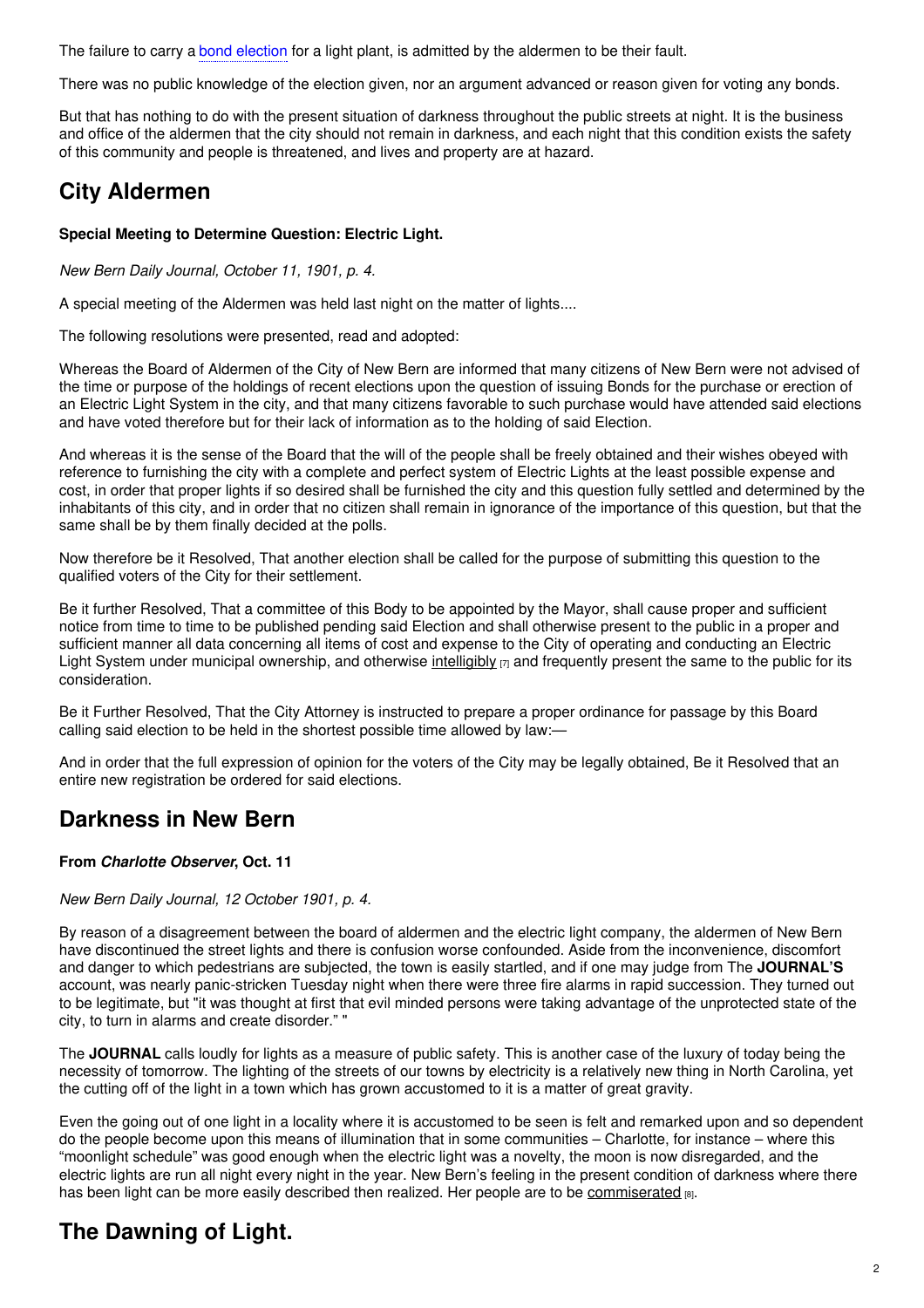## **The Electric Lights Flashed Over the City Last Night. The Plant Working All Night. Gloom Dispelled.**

### *New Bern Daily Journal, 16 May 1902, p.3*

A [pall](https://ncpedia.org/glossary/pall) [9] of darkness has been hanging over New Bern for many days. An appalling sense of loneliness would some times creep over the midnight toffer as he anticipated the moment when he would be permitted to grope his way homeward. Deeds have been done that would scarcely bear a good inspection in the light. Fancy and fantastic marches have been made by people that pride themselves on the circumspections of their walk in the straight and narrow way. Visits remained unpaid. Many fabrications were manufactured to excuse non-attendance at night services at church and everything was more or less depressed by the gloom.

But the light has flashed upon us again, not a winking, blinking, expiring light, but a beautiful brilliant light whose steady flame, gives an assurance that it has come to stay, and causes the unsteady in their habits to watch their "steps."

Sixteen arc lights were flashed on Pollock street last night, 1,000 candles power each, half of their full capacity and by Sunday night it is hoped the illuminations will be perfect.

The old hand lanterns, some of which was in service during the American Revolution can now "go way back and rest!" their usefulness all gone.

## **To the Public**

### **New Bern Daily Journal, 16 May 1902, p.3**

### *Editor, Journal—*

Noting the great interest manifested by the people of New Bern in the new electric lighting plant now under construction here and wishing to give an opportunity for them to make an inspection, I would like you to give prominence to the fact that Friday afternoon and evening May 16th the public is invited to visit the power house between the hours of 4 and 10 p.m. The machinery will be started about 5 o'clock. It can be readily understood that it would be unsafe to allow visitors at other times, but tomorrow the writer will be on hand to make any explanations and will take great pleasure in showing the plant.

It is requested that no children be brought and under no circumstances will children without guardians, be admitted. Thank you in advance for extending this invitation to the public, I am

Yours very truly,

James O. Spear, Jr, Electrical Engineer for Smith-Courtney Co.

#### **User Tags:**

Cities [10] [Craven](https://ncpedia.org/category/user-tags/craven-county) County [11] [electricity](https://ncpedia.org/category/user-tags/electricity) [12] [history](https://ncpedia.org/category/user-tags/history) [13] New [Bern](https://ncpedia.org/category/user-tags/new-bern) [14] North [Carolina](https://ncpedia.org/category/user-tags/north-carolina-5) [15] **North [Carolina](https://ncpedia.org/category/user-tags/north-carolina-6) History [16]** [Page](https://ncpedia.org/category/user-tags/page) [17] [politics](https://ncpedia.org/category/user-tags/politics) [18] [Students](https://ncpedia.org/category/user-tags/students) [19] [Teachers](https://ncpedia.org/category/user-tags/teachers) [20] Creative Commons [BY-NC-SA](https://ncpedia.org/category/user-tags/creative-commons) [21] **From:** LEARN NC North Carolina History: A Digital [Textbook](https://ncpedia.org/category/entry-source/learn-nc)<sup>[22]</sup> **Copyright Date:** 2009

3 January 2018

**Source URL:** https://ncpedia.org/anchor/municipal-electric-service

#### **Links**

[2] https://ncpedia.org/glossary/dynamo

[3] https://ncpedia.org/glossary/ancestral

[4] https://ncpedia.org/glossary/alderman

[5] https://ncpedia.org/glossary/vicinity

<sup>[1]</sup> https://ncpedia.org/anchor/municipal-electric-service

<sup>[6]</sup> https://ncpedia.org/glossary/arbitration